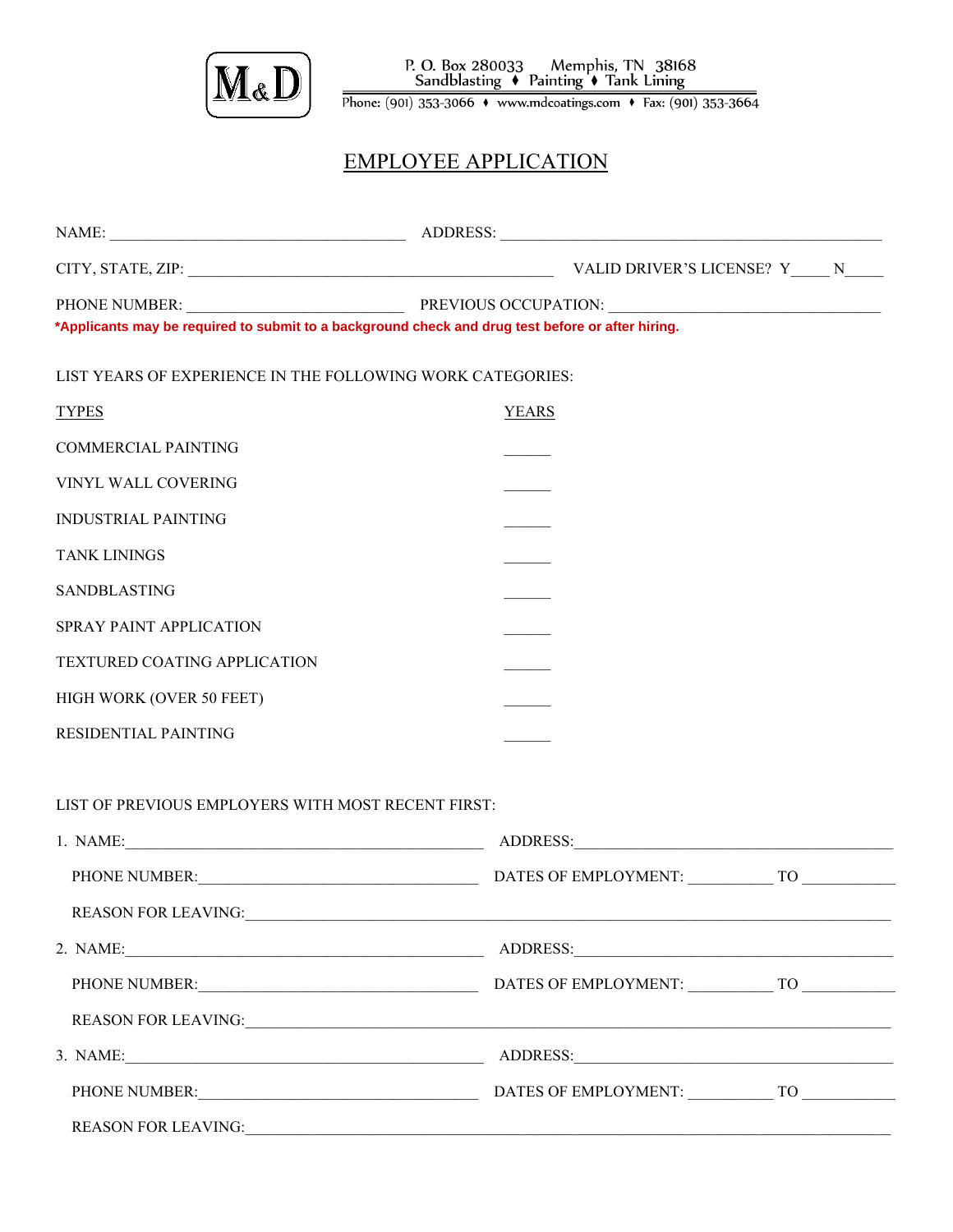#### EMPLOYEE APPLICATION PAGE #2

PERSON TO CONTACT IN CASE OF EMERGENCY

NAME:

PHONE:\_\_\_\_\_\_\_\_\_\_\_\_\_\_\_\_\_\_\_\_\_\_\_\_\_\_\_\_\_\_\_\_\_\_\_\_\_

RELATIONSHIP:\_\_\_\_\_\_\_\_\_\_\_\_\_\_\_\_\_\_\_\_\_\_\_\_\_\_\_\_\_

#### **TENNESSEE DRUG-FREE WORKPLACE**

M & D COATINGS, INC. PARTICIPATES IN THE TENNESSEE DRUG-FREE WORKPLACE PROGRAM. ATTACHED ARE SAMPLE FORMS WHICH YOU WILL BE REQUIRED TO SIGN UPON EMPLOYMENT. YOU WILL BE GIVEN A COPY OF OUR SUBSTANCE ABUSE POLICY AT THAT TIME. YOU MAY REVIEW THE SUBSTANCE ABUSE POLICY PRIOR TO SUBMITTING THIS APPLICATION.

DATE OF APPLICATION:\_\_\_\_\_\_\_\_\_\_\_\_\_\_\_\_\_\_\_\_\_

| SIGNED BY: |  |
|------------|--|
|            |  |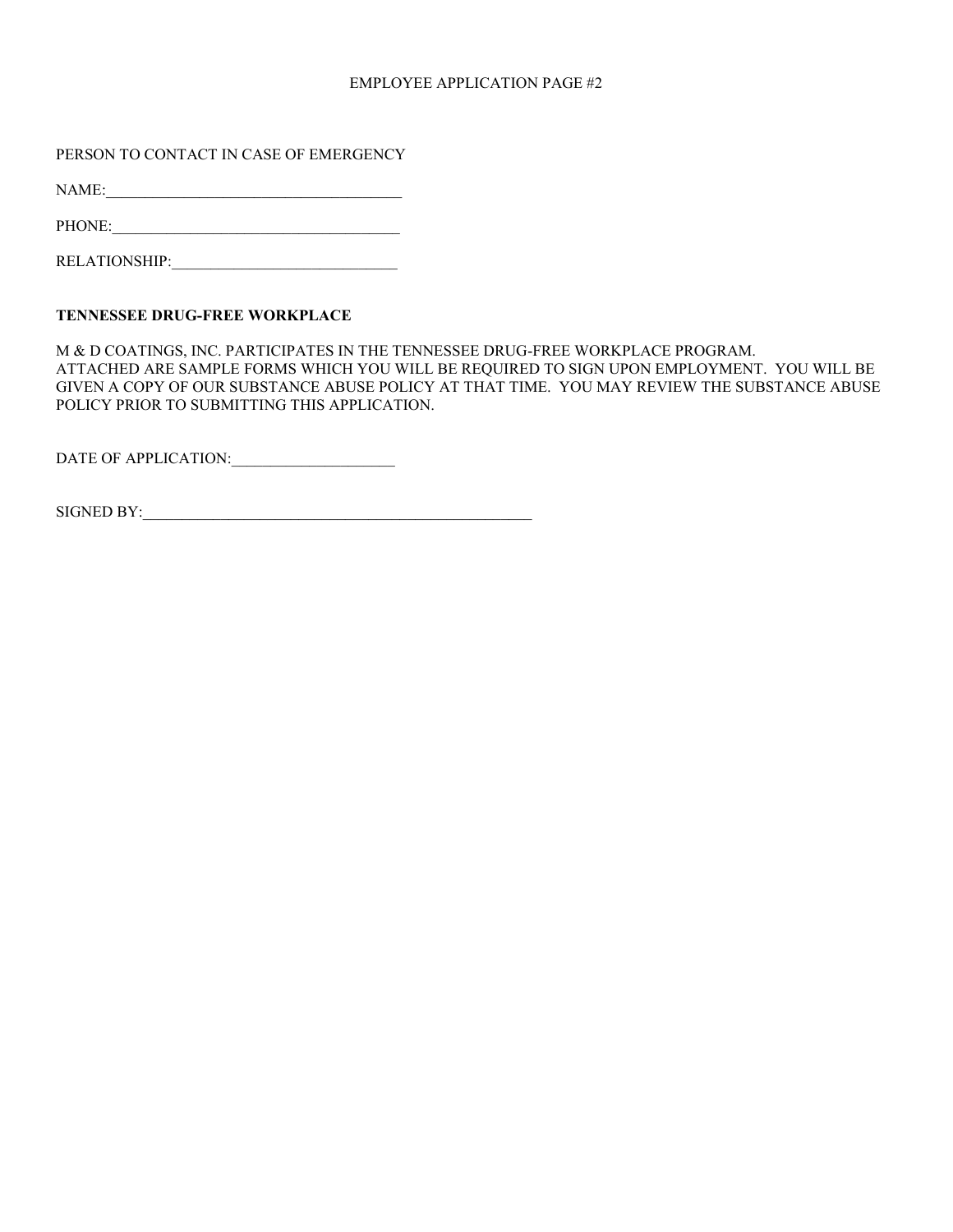# **\*\*This is a copy of a form you will be asked to sign if offered employment. Please read it thoroughly.**

### Pre-Employment Drug Testing Consent and Release Form

I hereby consent to submit to urinalysis and/or other tests as shall be determined by M & D Coatings, Inc. in the selection process of applicants for employment, for the purpose of determining the drug consent thereof.

I agree that Frayser Medical Center may collect these specimens for these tests and may test them or forward them to a testing laboratory designated by the company for analysis.

I further agree to and hereby authorize the release of the results of said tests to the company.

I understand that it is the current illegal use of drugs and/or abuse of alcohol that prohibits me from being employed at this Company.

I further agree to hold harmless the Company and its agents (including the above named physician or clinic) from any liability arising in whole or part out of the collection of specimens, testing, and use of the information from said testing in connection with the Company's consideration of my employment application.

I further agree that a reproduced copy of the pre-employment consent and release form shall have the same force and effect as the original.

I have carefully read the foregoing and fully understand its contents. I acknowledge that my signing of this consent and release form is a voluntary act on my part and that I have not been coerced into signing this document by anyone.